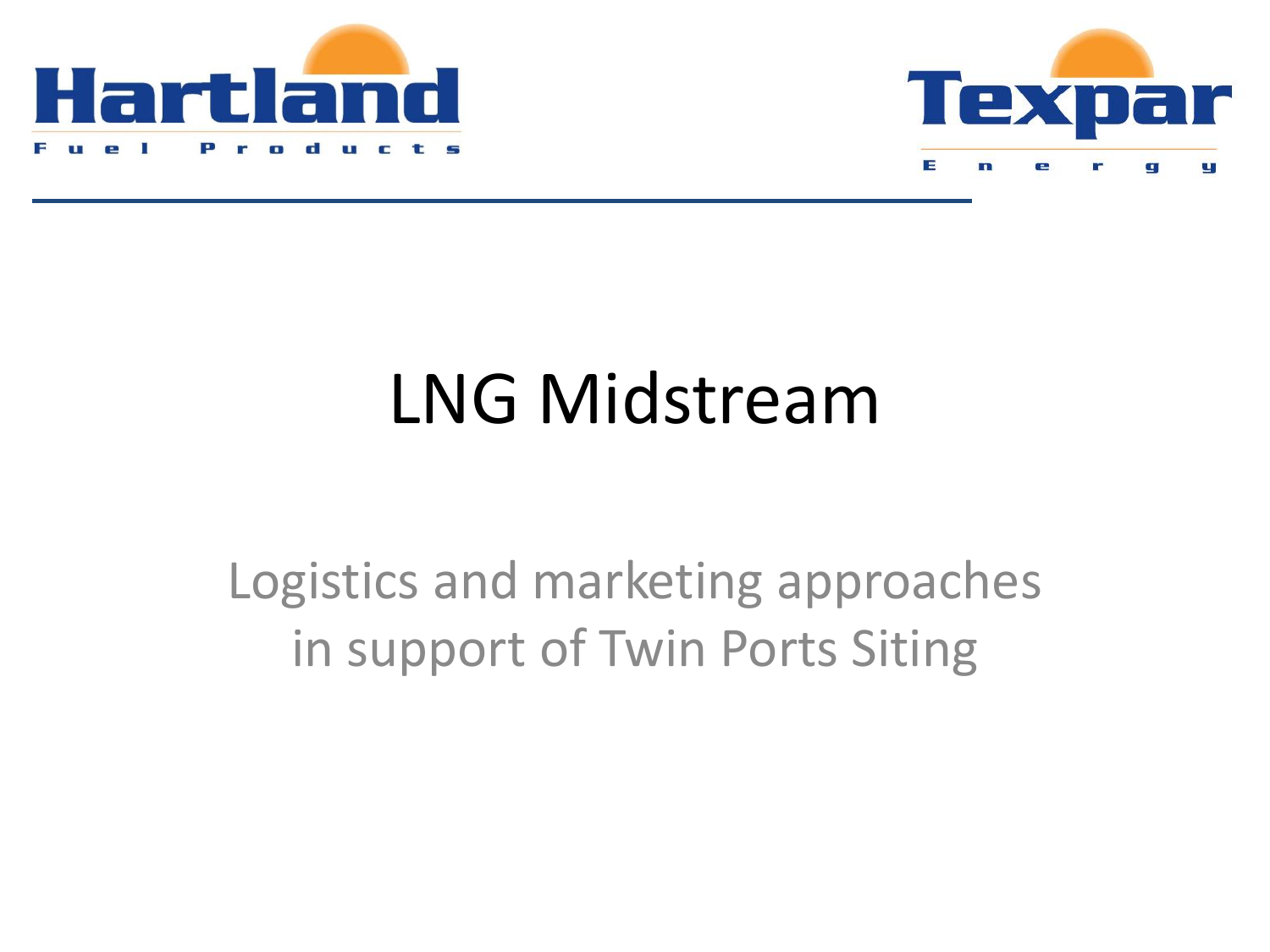## Hartland/TexPar



### Hartland:

Mid-Continent wholesale marketing and logistics for refined petroleum products with advanced oil & gas risk management platforms

### TexPar:

North American marketer of crude and heavy residual petroleum products sustained by a comprehensive rail, highway and waterway logistics backbone



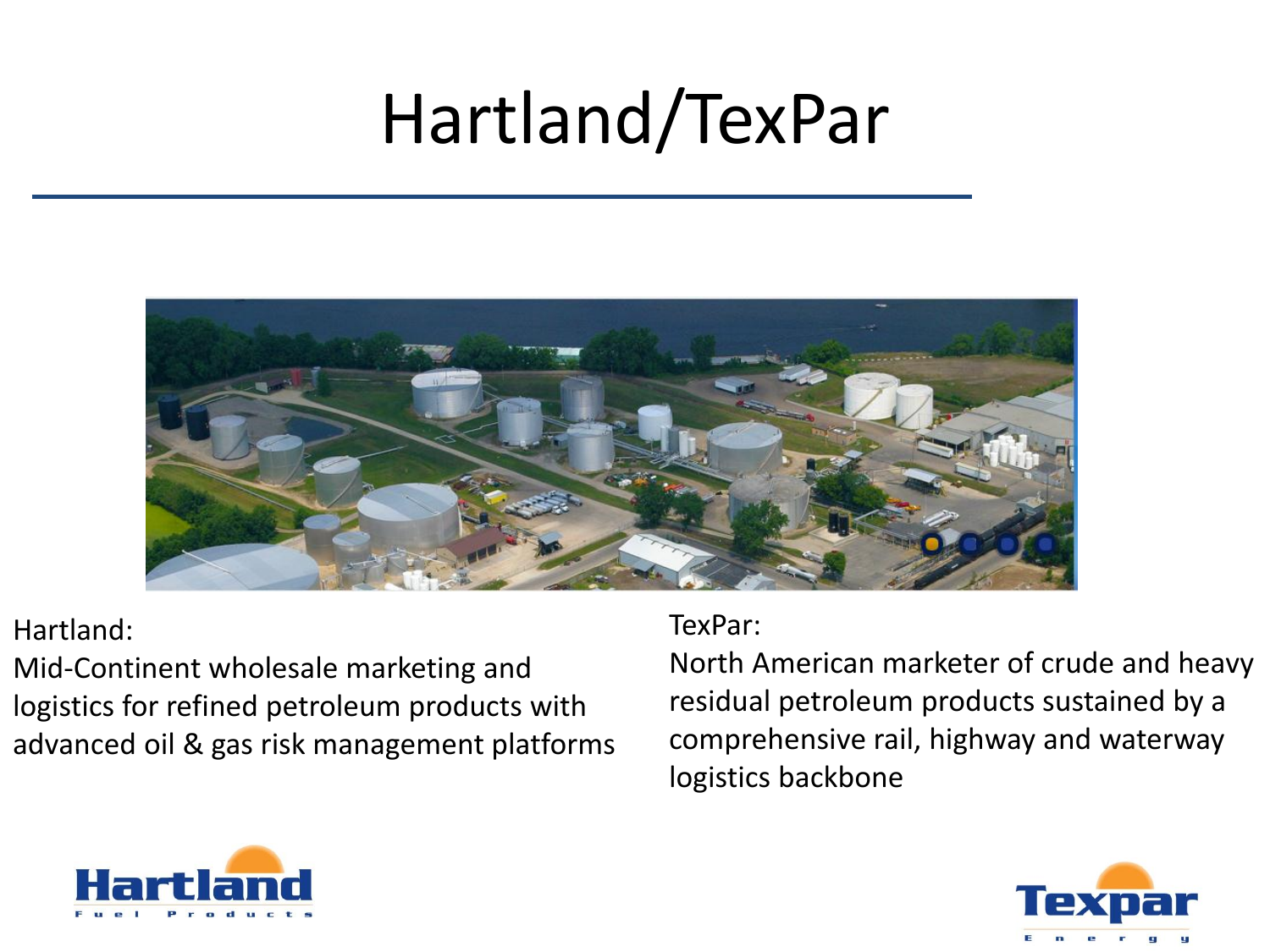# What we do in the LNG business

Aggregate LNG demand in the Agricultural, Industrial, E&P, and On/Off Road sectors Physical deliveries of LNG • Respond to LNG issues in "the oil-patch" Secure and expand sources of LNG • Broaden LNG shipping options • Develop point of use solutions



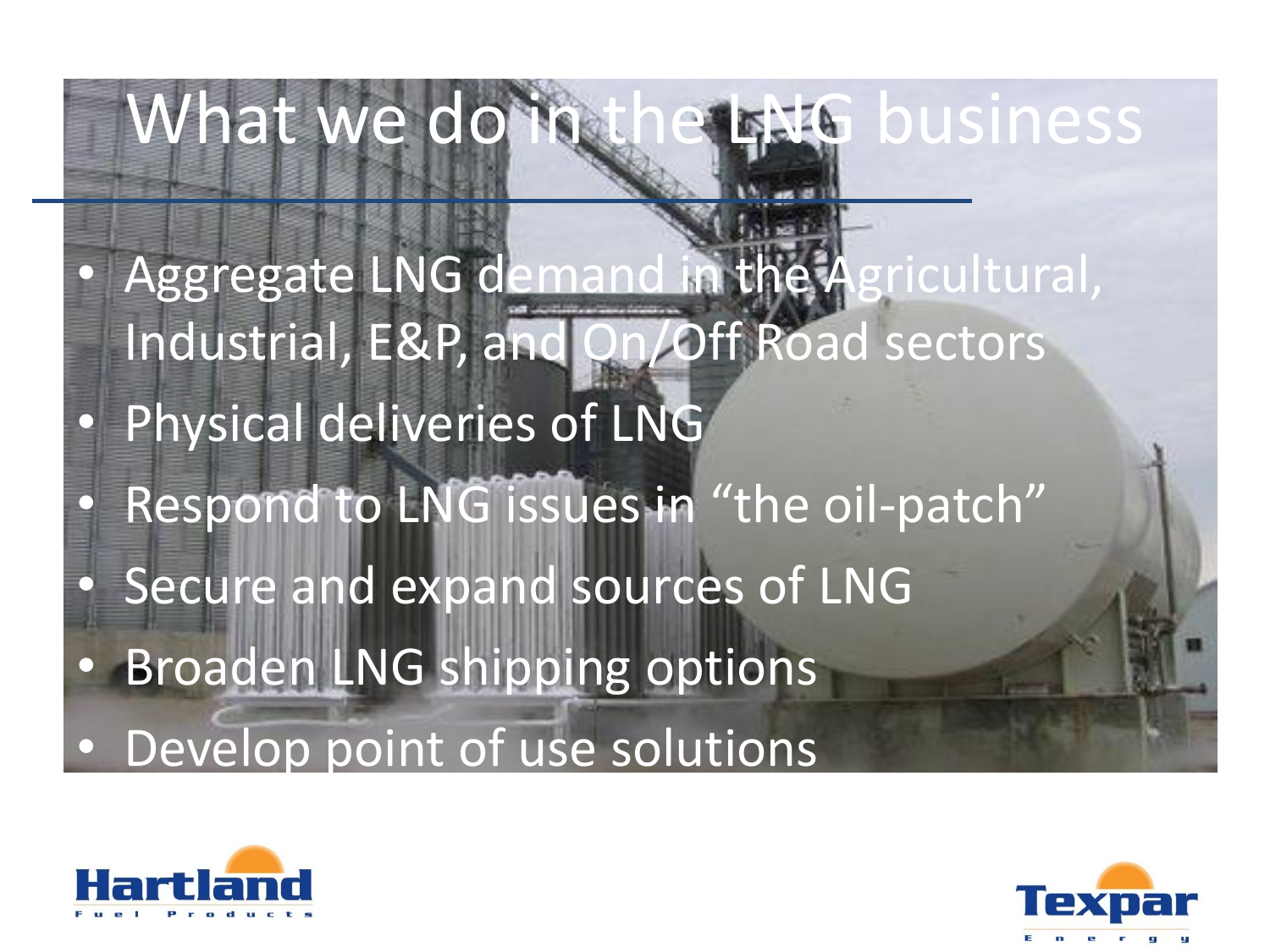Forecasted: 2016 Non-marine Midwest diesel substitution

- 24 Frac fleets 500,000 Gal
- 120 Oil drill rigs 360,000 Gal
- 1,800 Heavy trucks 240,000 Gal
- 360 Farm Fertilizer trucks 130,000 Gal
- 72 Mine haul trucks 72,000 Gal
- 18 Locomotives 12,000 Gal

1.3 Million LNG g/D



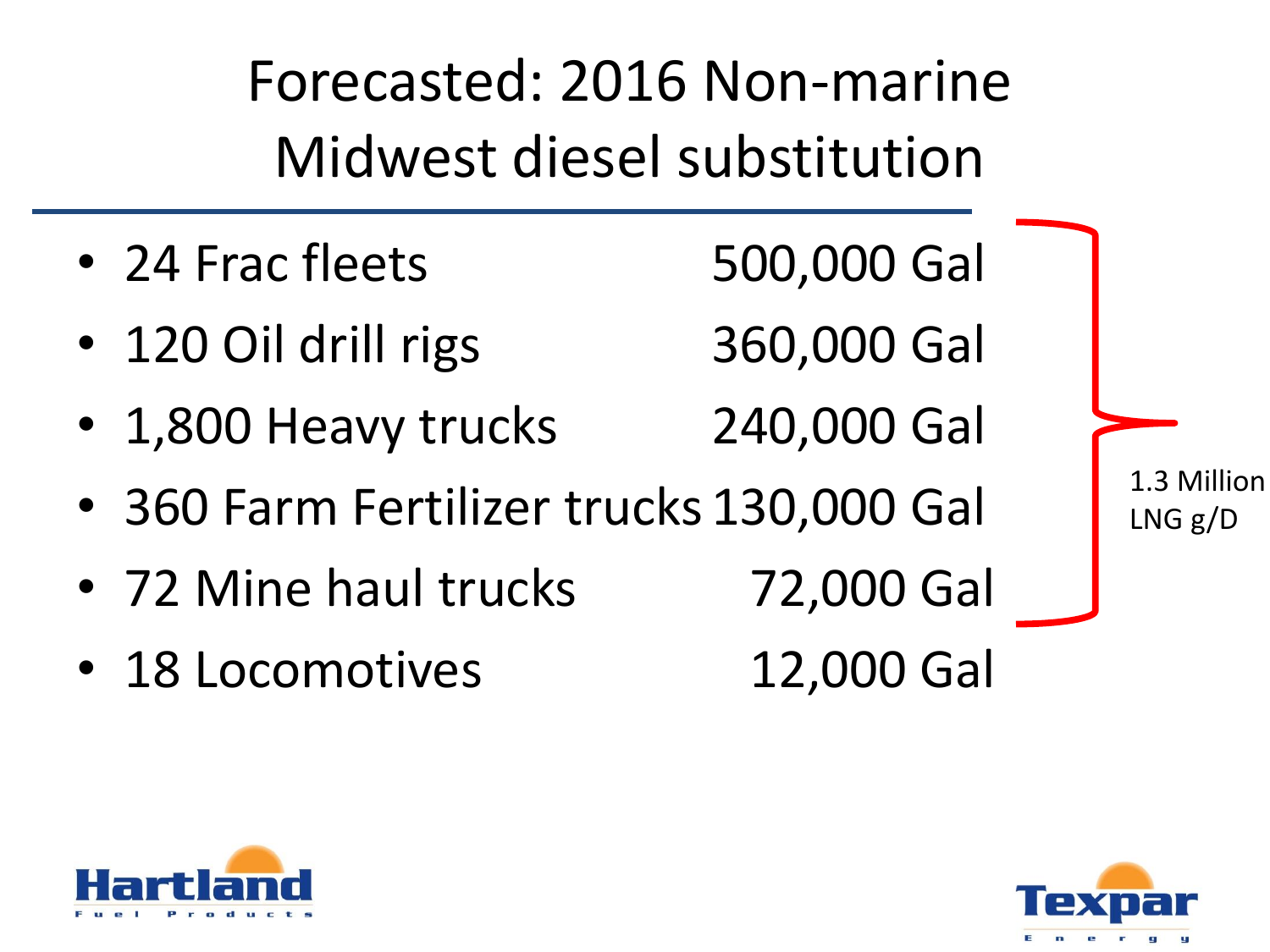## How can we help?

### **Conversation Starters:**

- Would it help if planners had reliable alternate supplies & markets?
	- Accelerate market or liquefier startup timetables
	- Greater certainty of supply within community
- Is there a benefit in marketing excess production or off-spec product?
	- Strategy for reducing cost of storage
	- Higher efficiency in liquefaction
- Other aspects of managing a use it or lose it product
	- Plan for managing motor grade spectrum of LNG
	- Lock in an alternate market safety valve
		- Critical in a seasonal demand market
	- Secure secondary "emergency" sources
		- Transport
		- Rail
	- Know your options for market length
		- Balance of storage cost vs. secondary market
	- Work with partners with "last mile" experience